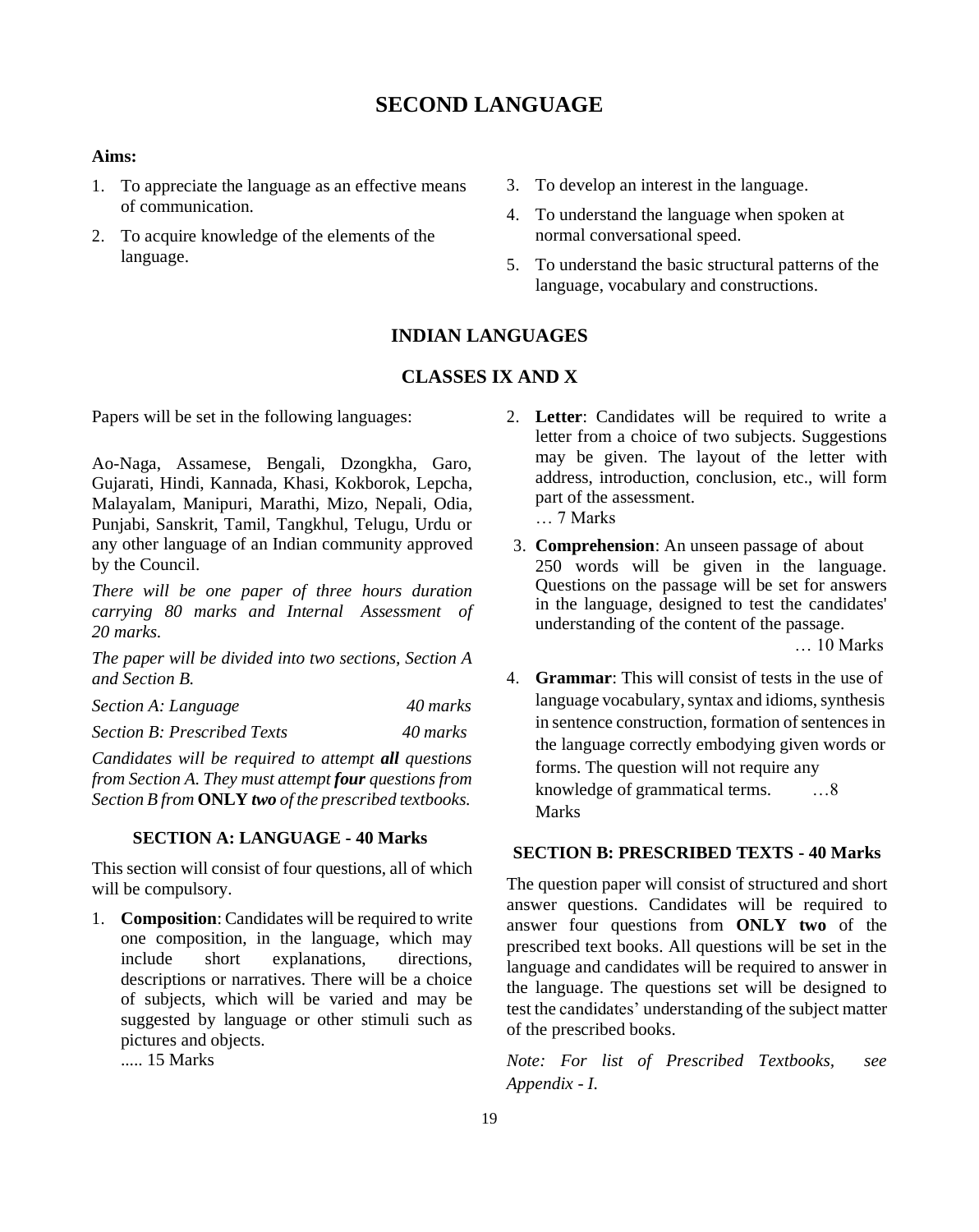The Class  $X - ICSE$  examination paper will be set on the entire syllabus prescribed for the subject. The Class IX internal examination is to be conducted on the portion of this syllabus that is covered during the academic year**.** *The Council has not prescribed bifurcation of the syllabus prescribed forthissubject.*

### **INTERNAL ASSESSMENT**

#### **Language and Literature:**

Class IX: Two or three assignments of reasonable length/duration of which two should be written assignments – one from the language and one from the literature component of the syllabus.

Class X: Two or three assignments of reasonable length/duration of which two should be written assignments – one from the language and one from the literature component of the syllabus.

#### **SUGGESTED ASSIGNMENTS**

#### **Language:**

**Class IX:** *Creative Writing:* Students are to write short compositions (approximately 300 to 400 words each), the stimuli being:

- (i) a piece of recorded music;
- (ii) a recorded series of sounds;
- (iii) a picture/photograph;
- (iv) an opening sentence or phrase;
- (v) a newspaper/magazine clipping or report;

One piece of factual writing which should be informative or argumentative; one piece of expressive writing which is descriptive and imaginative; preparation of film/book review.

*Aural:* Listening to a conversation/talk/reading of a short passage and then writing down the relevant or main points in the specified number of words and answering the given questions.

**Class X:** *Oral:* Prepared speech/declamation; impromptu speech/debate/discussion;

report/interview; elocution; role-play / general conversation on selected topics.

*Creative Writing:* Students are to write short compositions (approximately 300 to 400 words each), the stimuli being:

- (i) a piece of recorded music;
- (ii) a recorded series of sounds;
- (iii) a picture/photograph;
- (iv) an opening sentence or phrase;
- (v) a newspaper/magazine clipping or report;

One piece of factual writing which should be informative or argumentative; one piece of expressive writing which is descriptive and imaginative; preparation of film/book review.

#### **Literature (Prescribed Texts):**

#### **Classes IX and X**

Assignments should be based on the prescribed textbooks on the following lines:

- (i) Character/thematic analysis.
- (ii) Socio-economic, cultural, historical relevance / background.
- (iii) Summary / paraphrase.

#### **EVALUATION**

The assignments/project work are to be evaluated by the subject teacher and by an External Examiner. (The External Examiner may be a teacher nominated by the Head of the school, who could be from the faculty, **but not teaching the subject in the section/class**. For example, a teacher of the language of Class VIII may be deputed to be an External Examiner for Class X projects in the language.)

The Internal Examiner and the External Examiner will assess the assignments independently.

#### **Award of marks (20 Marks)**

| Subject Teacher (Internal Examiner)<br>marks | 10 |
|----------------------------------------------|----|
| External Examiner<br>marks                   | 10 |

The total marks obtained out of 20 are to be sent to the Council by the Head of the school.

The Head of the school will be responsible for the online entry of marks on the Council's CAREERS portal by the due date.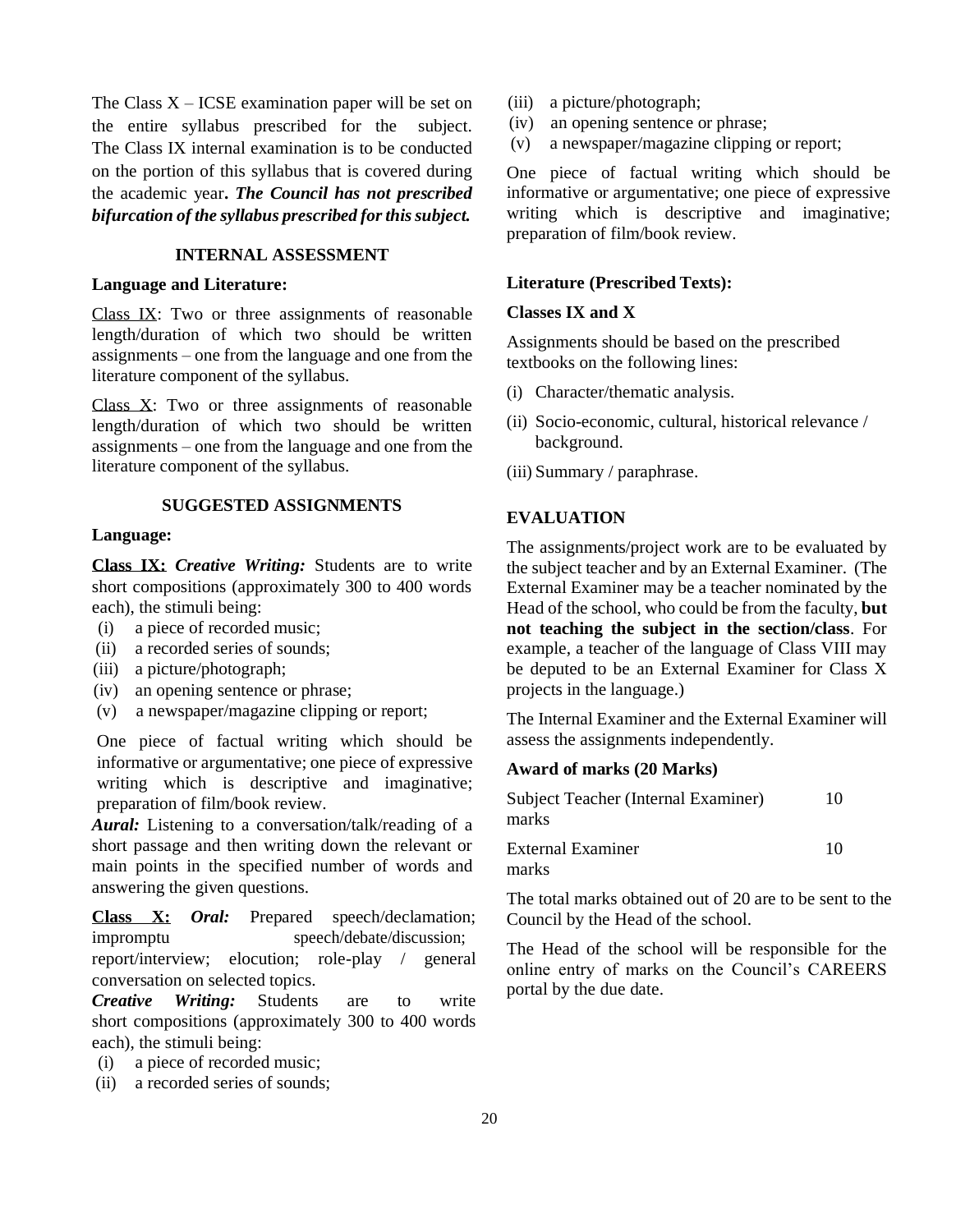## **INTERNAL ASSESSMENT IN INDIAN LANGUAGES - GUIDELINES FOR MARKING WITH GRADES - CREATIVE WRITING (CLASSES IX & X)**

| Grade        | Content/Analysis of Idea,<br>Thought/Feeling.                                                                                                                                  | <b>Expression/Effective</b><br><b>Expression of Idea</b>                                                                                          | <b>Structure/ Organisation</b><br>of Material                                                                                                                     | Vocabulary/ Use of<br><b>Words, Phrases</b>                                                                       | Originality/<br>Imaginative/<br><b>Innovative</b>                                         | <b>Marks</b>   |
|--------------|--------------------------------------------------------------------------------------------------------------------------------------------------------------------------------|---------------------------------------------------------------------------------------------------------------------------------------------------|-------------------------------------------------------------------------------------------------------------------------------------------------------------------|-------------------------------------------------------------------------------------------------------------------|-------------------------------------------------------------------------------------------|----------------|
| $\bf{I}$     | The candidate analyses the ideas,<br>feelings and experiences<br>effectively.<br>Reasoning is logical and<br>effective.                                                        | The candidate expresses<br>the ideas, thoughts and<br>feelings effectively.                                                                       | The work is very well<br>structured with a sense of<br>introduction, body, middle<br>and conclusion,<br>paragraphing and<br>appropriate sentence<br>construction. | The use of vocabulary<br>exhibits a high level of<br>competence in handling<br>language.                          | The work is<br>imaginative,<br>interesting and<br>engrossing.                             | $\overline{4}$ |
| $\rm II$     | The candidate analyses the ideas,<br>feelings and experiences with<br>well-defined explanations,<br>reasoning is logical and<br>persuasive.                                    | The candidate expresses<br>the ideas, thoughts and<br>feelings well and with<br>clarity.                                                          | The work is very well<br>structured with some sense<br>of conclusion and of<br>paragraph lengths.                                                                 | The vocabulary exhibits<br>competence of word<br>usage; correctness of<br>grammar and spelling.                   | The candidate's<br>work is quite<br>interesting and<br>engrossing.                        | 3              |
| III          | The candidate analyses the ideas,<br>feelings and experiences with a<br>fair degree of detail and<br>explanation. Reasoning is fairly<br>logical and persuasive.               | The candidate expresses<br>the ideas, thoughts and<br>feelings fairly well and<br>with a fair degree of<br>clarity.                               | The work is fairly well<br>structured;<br>candidate follows simple<br>paragraphing.                                                                               | The candidate uses<br>straightforward<br>vocabulary and fairly<br>good pattern of<br>spellings.                   | The candidate<br>demonstrates the<br>ability to sustain<br>the interest of the<br>reader. | 2              |
| ${\rm IV}$   | The candidate attempts to<br>analyze ideas, feelings and<br>experiences with simple<br>explanation and detail.<br>Reasoning and arguments are not<br>very convincing.          | The candidate expresses<br>the ideas, thoughts and<br>feelings intelligibly and<br>in simple language.                                            | The work shows some<br>understanding of<br>paragraphing and structure.                                                                                            | The candidate's<br>vocabulary is limited<br>and the spelling,<br>punctuation and<br>grammar is sometimes<br>poor. | The candidate is, to<br>some extent, able<br>to sustain the<br>interest of the<br>reader. | $\mathbf{1}$   |
| $\mathbf{V}$ | The candidate attempts a basic<br>analysis of ideas, feelings and<br>experiences with few simple<br>explanations and few details. Is<br>unable to present proper<br>arguments. | The candidate is unable<br>to expresses the ideas,<br>thoughts and feelings,<br>uses simple language<br>and the work is not very<br>intelligible. | The candidate does not<br>display an understanding of<br>structure and paragraphing.                                                                              | There is consistent<br>weakness in spelling,<br>punctuation and<br>grammar.                                       | The candidate is<br>unable to sustain<br>the interest of the<br>reader.                   | $\Omega$       |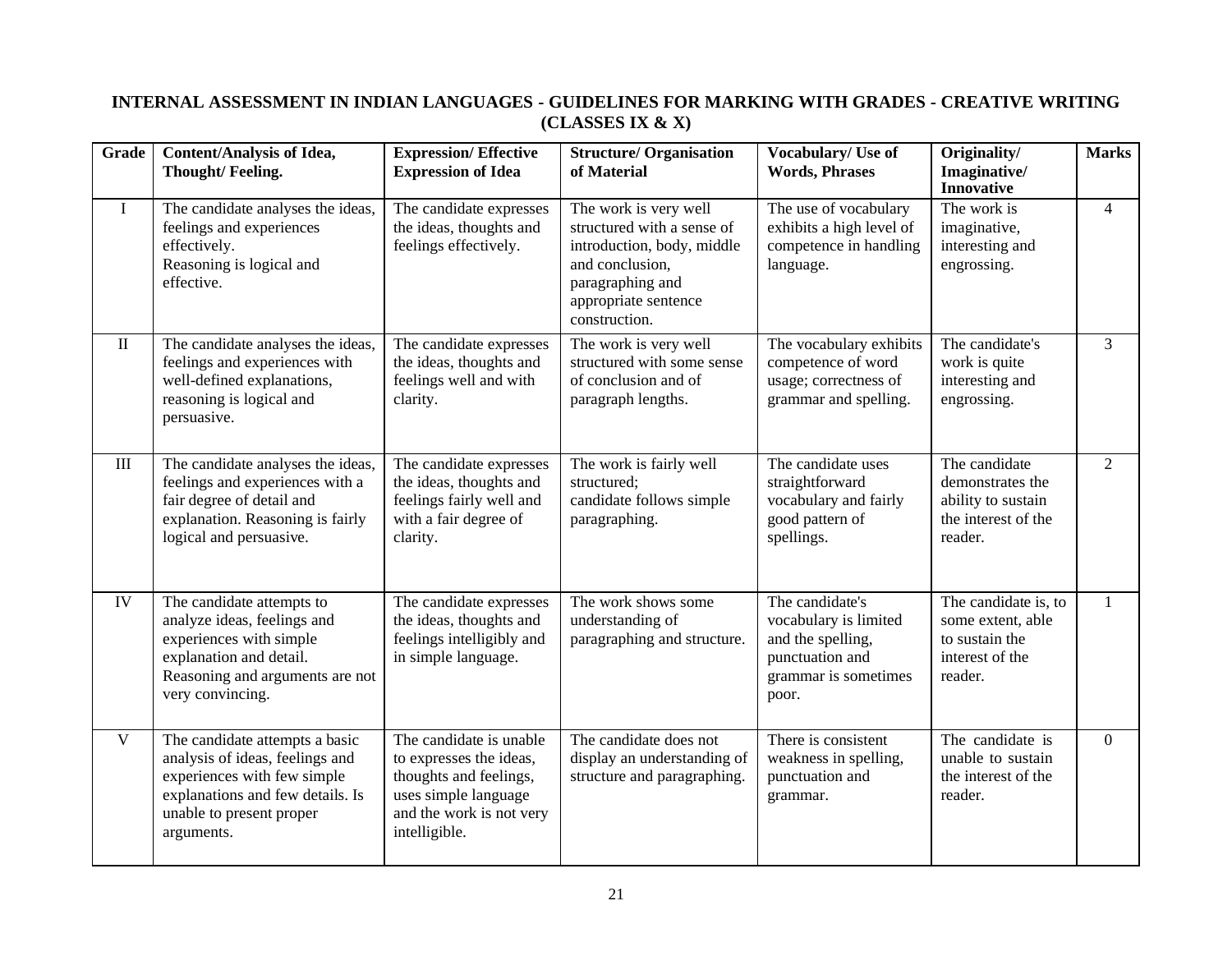## **INTERNAL ASSESSMENT IN INDIAN LANGUAGES - GUIDELINES FOR MARKING WITH GRADES AURAL ASSIGNMENT (CLASS IX)**

| Grade     | Understanding/<br><b>Comprehension Main Idea,</b><br><b>Central Theme</b>                                                                                                           | <b>Recall</b>                                                                             | <b>Vocabulary</b>                                                                             | <b>Context/Correlation to Other</b><br><b>Areas</b>                                                                                                        | <b>Marks</b>   |
|-----------|-------------------------------------------------------------------------------------------------------------------------------------------------------------------------------------|-------------------------------------------------------------------------------------------|-----------------------------------------------------------------------------------------------|------------------------------------------------------------------------------------------------------------------------------------------------------------|----------------|
|           | candidate<br>The<br>accurately<br>understands the central idea of the<br>passage as well as the relevant<br>points in the selected passage/<br>talk.                                | The candidate recalls all the<br>important points made (written/<br>verbal).              | The candidate uses appropriate<br>and correct vocabulary while<br>recalling the points made.  | The candidate clearly<br>understands the context and can<br>widely correlate the passage to<br>the other areas.                                            | 3              |
| $\rm II$  | The candidate gives ideas fairly<br>close to the central / main idea of<br>the passage as well as understand<br>some of the relevant points heard<br>in the selected passage/ talk. | The candidate recalls some of the<br>important points made (written/<br>verbal).          | The candidate uses correct but<br>simple<br>vocabulary<br>while<br>recalling the points made. | The candidate can moderately<br>understand the context of the<br>passage and can moderately<br>correlate the passage to the other<br>areas.                | $\mathfrak{D}$ |
| III       | candidate<br>fully<br>The<br>cannot<br>comprehend the passage<br>and<br>gives only a few ideas related to<br>the central theme of the passage.                                      | The candidate recalls very few of<br>the important<br>points<br>made<br>(written/verbal). | The candidate makes various<br>errors in vocabulary<br>while<br>recalling the points made.    | The candidate can only faintly<br>understand the context of the<br>passage and relate it to the other<br>areas.                                            |                |
| <b>IV</b> | The candidate is neither able to<br>understand the central/main idea<br>of the passage; nor able to<br>understand relevant points heard<br>in the passage/talk.                     | The candidate is unable to recall<br>important points<br>the<br>made<br>(written/verbal)  | The candidate<br>incorrect<br>uses<br>vocabulary while recalling the<br>points made.          | candidate<br>is<br>unable<br>The<br>$f_{\Omega}$<br>understand the context of the<br>passage and is unable to correlate<br>the passage to the other areas. | $\Omega$       |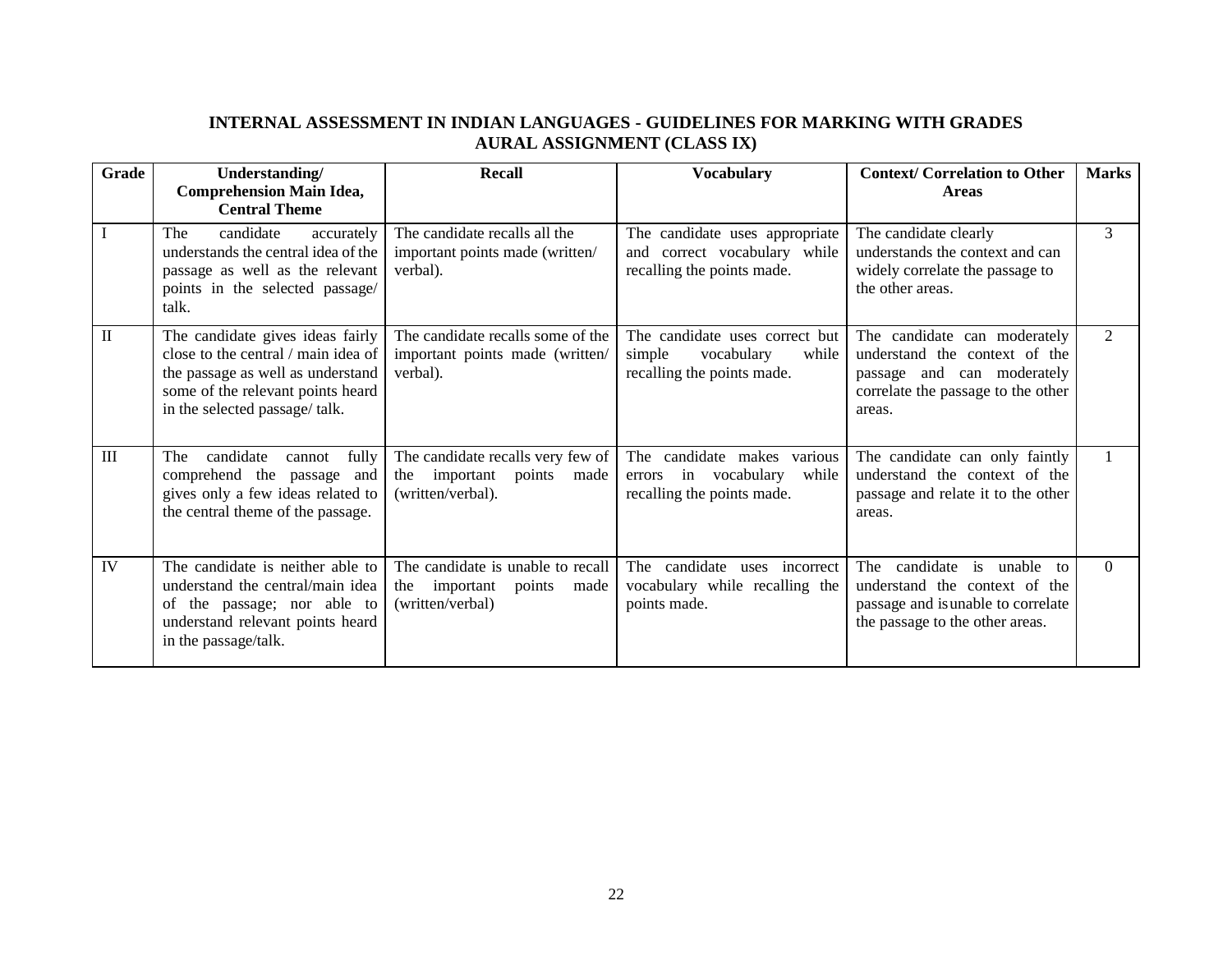## **INTERNAL ASSESSMENT IN INDIAN LANGUAGES - GUIDELINES FOR MARKING WITH GRADES ORAL ASSIGNMENT (CLASS X)**

| Grade        | <b>Fluency of Language</b>                                                                                         | <b>Subject Matter</b>                                                                     | Organization                                                                       | Vocabulary/                                                                                         | <b>Understanding</b>                                                            | <b>Gesture</b>                                                            | <b>Marks</b>   |
|--------------|--------------------------------------------------------------------------------------------------------------------|-------------------------------------------------------------------------------------------|------------------------------------------------------------------------------------|-----------------------------------------------------------------------------------------------------|---------------------------------------------------------------------------------|---------------------------------------------------------------------------|----------------|
|              |                                                                                                                    |                                                                                           |                                                                                    | <b>Delivery</b>                                                                                     |                                                                                 |                                                                           |                |
| $\bf{I}$     | Speaks with fluency and<br>has full operational<br>command over the<br>language.                                   | Matter is relevant,<br>rich in content<br>and original.                                   | Content is well<br>sequenced and well<br>organized.                                | Uses appropriate<br>vocabulary and<br>pronounces words<br>correctly.                                | While speaking, the<br>candidate emphasizes<br>the important points.            | Uses natural and<br>spontaneous<br>gestures that are<br>not out of place. | 3              |
| $\mathbf{I}$ | The candidate speaks<br>with fairly good fluency<br>and has reasonable<br>operational command of<br>the language.  | The subject<br>matter is mostly<br>relevant,<br>consisting of a<br>few original<br>ideas. | The content is<br>satisfactorily<br>sequenced and well<br>organized.               | The candidate<br>pronounces most<br>words correctly and<br>uses simple<br>vocabulary.               | While speaking the<br>candidate emphasizes<br>most important points.            | Uses some natural<br>gestures.                                            | $\overline{2}$ |
| Ш            | The candidate speaks<br>with poor fluency and<br>does not communicate<br>except for the most<br>basic information. | The subject<br>matter is<br>irrelevant and<br>lacks originality.                          | The subject content<br>is very poor and<br>lacks organisational<br>structure.      | The candidate<br>pronounces many<br>words incorrectly and<br>uses inappropriate<br>vocabulary.      | While speaking, the<br>candidate emphasizes<br>some important<br>points.        | Uses very few<br>natural gestures.                                        |                |
| IV           | The candidate cannot<br>communicate even the<br>most basic information.                                            | The subject<br>matter is<br>negligible.                                                   | The subject content<br>comprises of mere<br>words with no<br>structured sentences. | The candidate is<br>unable to correctly<br>pronounce most<br>words and has a<br>limited vocabulary. | While speaking, the<br>candidate is unable to<br>emphasize important<br>points. | Uses no natural<br>gestures.                                              | $\Omega$       |